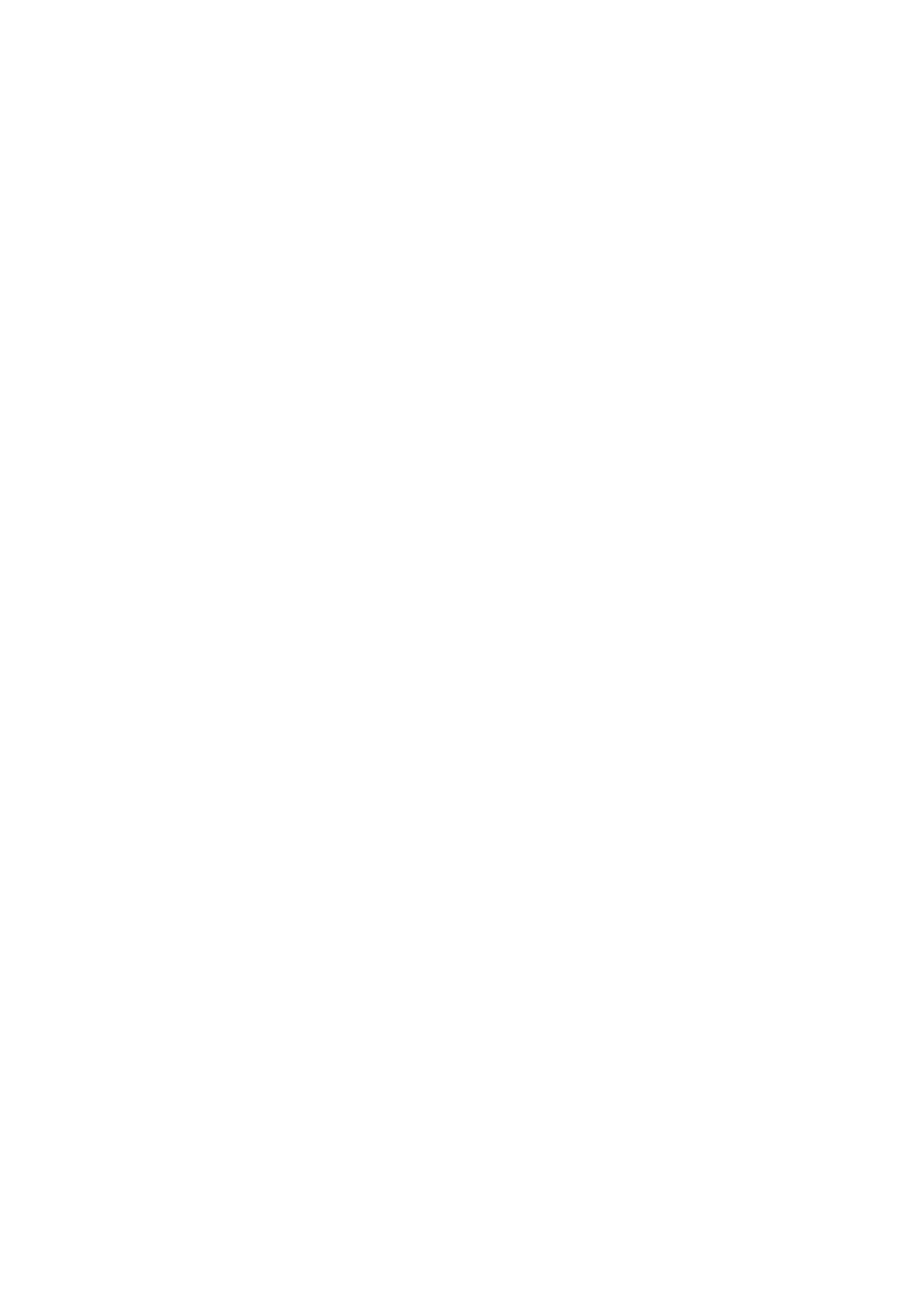This report presents results of an Applied Research Project conducted within the framework of the ESPON 2013 Programme, partly financed by the European Regional Development Fund.

The partnership behind the ESPON Programme consists of the EU Commission and the Member States of the EU27, plus Iceland, Liechtenstein, Norway and Switzerland. Each partner is represented in the ESPON Monitoring Committee.

This report does not necessarily reflect the opinion of the members of the Monitoring Committee.

Information on the ESPON Programme and projects can be found on www.espon.eu

The web site provides the possibility to download and examine the most recent documents produced by finalised and ongoing ESPON projects.

This basic report exists only in an electronic version.

© ESPON & Nordregio, 2010.

Printing, reproduction or quotation is authorised provided the source is acknowledged and a copy is forwarded to the ESPON Coordination Unit in Luxembourg.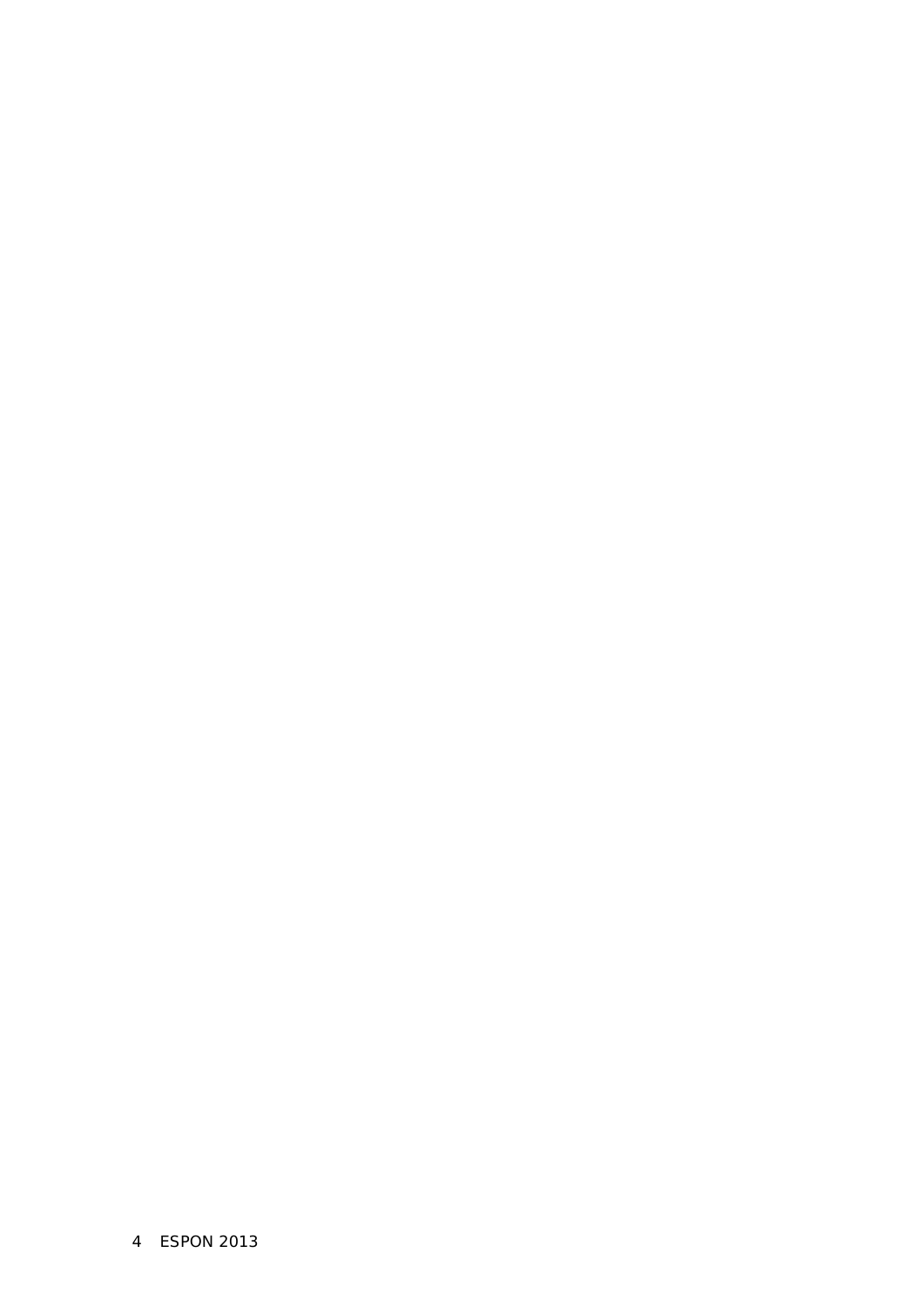### **Table of Contents**

|  | 1.1 | Policy Implications for the Demography in the European Territorial |  |
|--|-----|--------------------------------------------------------------------|--|
|  |     |                                                                    |  |
|  |     |                                                                    |  |
|  |     | 1.1.2 European territorial development debate and demographic      |  |
|  |     |                                                                    |  |
|  | 1.2 |                                                                    |  |
|  |     |                                                                    |  |
|  |     |                                                                    |  |
|  |     |                                                                    |  |
|  | 1.3 |                                                                    |  |
|  |     |                                                                    |  |
|  |     |                                                                    |  |
|  |     |                                                                    |  |
|  |     |                                                                    |  |
|  | 1.4 |                                                                    |  |
|  |     |                                                                    |  |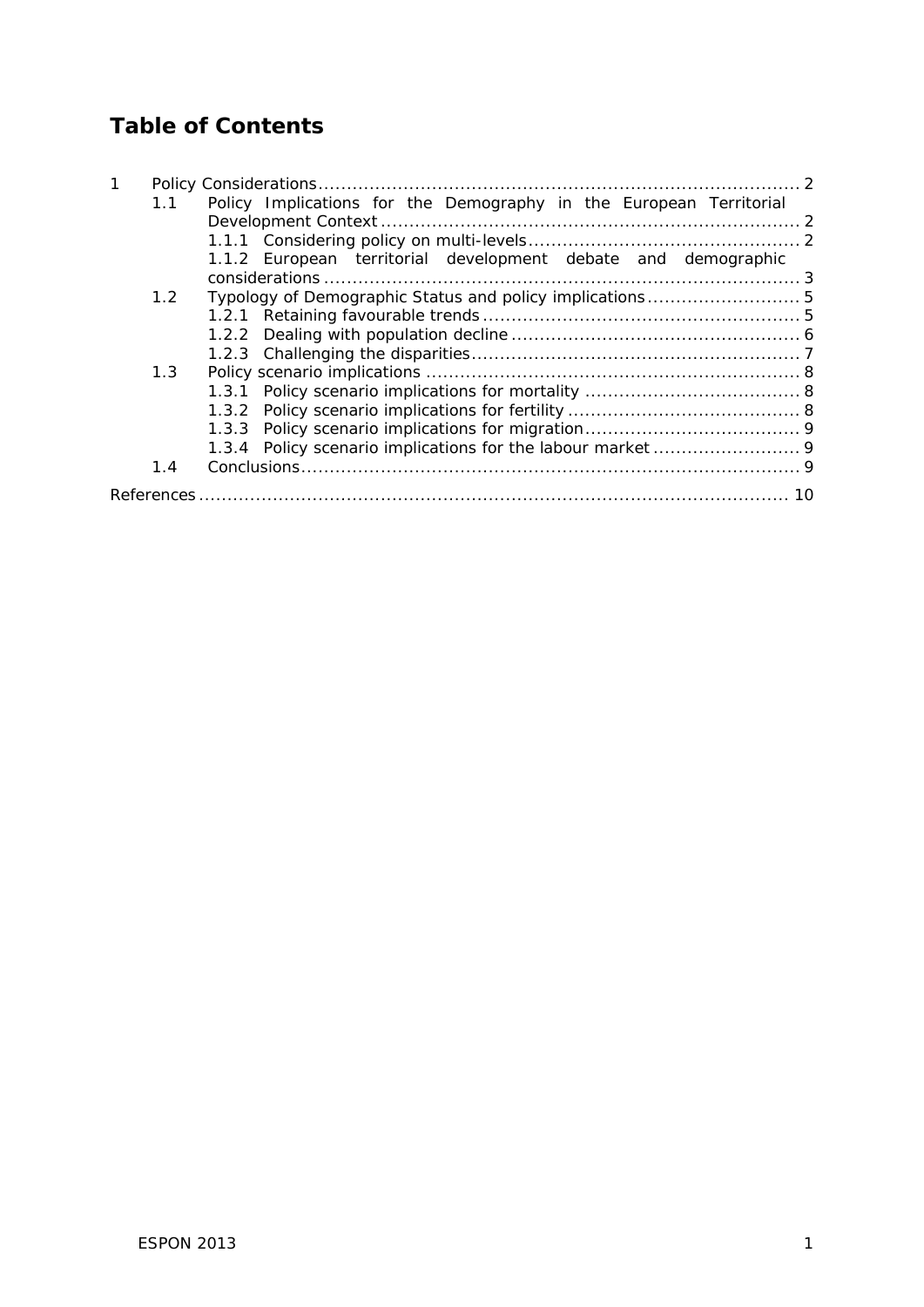### **1 Policy Considerations**

#### *Key findings*

- *The normative European goals of territorial cohesion and regional competitiveness have a great bearing on how regions can deal with demographic challenges*
- *The various types of regions in Europe with regard to demographic trends can largely rely on policy interventions to make regions more attractive to potential immigrants and family-friendly social policies that encourage higher fertility rates and longer careers for women on the labour market*
- *Both principle-based policy considerations and capacity-based considerations should be explored.*

This deliverable sketches the policy considerations resulting from the DEMIFER analyses. It places demographic and migratory flows into perspective with regard to their potential contributions to economic growth, sustainable development and EU policy goals of regional competitiveness and territorial cohesion.

The aim of this Deliverable is two-fold. First it provides some general policy "recommendations" or implications for each of the six main types of regions as delineated in the demographic typology in Deliverable 3. The DEMIFER scenarios in Deliverables 6 and 7 chronicle the implication of various bundles or combinations of policies on future demographic and migratory trends. Implications from the scenario work are recapped as the second aim of this chapter. Thus it will answer the question of what current policies can do respond to alleviate the negative aspects of demographic and migratory trends, capitalise on the positive aspects or work to turn trends where desired. Prior to this the first section in this deliverable on policy considerations puts policy-making, economic growth and territorial development into the context of European social and economic visions. Most of the policy implications described here are medium to long-term in nature. Addressing the challenges posed demographic trends in the short term hardly makes sense as many of the social policies designed to tackle the challenges of low natural population growth, labour market gaps and migration needs are sensitive political decisions that cannot be solved by technical or administrative stop-gap measures.

#### **1.1 Policy Implications for the Demography in the European Territorial Development Context**

#### *1.1.1 Considering policy on multi-levels*

Demographic developments in Europe are multi-faceted and no one size fits all with regard to the relationship between economic performance and demography and migratory flows. Making policy recommendations to deal with demographic developments or considering policy implications of such developments is extremely difficult. For instance there is no clear-cut causality between a change in age structure and its economic effects. Rather it is also the institutional and organisational structural changes that take place concurrently which determine if age structure change has a negative or positive effect on economic performance. Neither is the relationship between economic performance and migration straightforward. Much has to do with the absence of homogeneous migration data in Europe and the variety of definitions used to classify an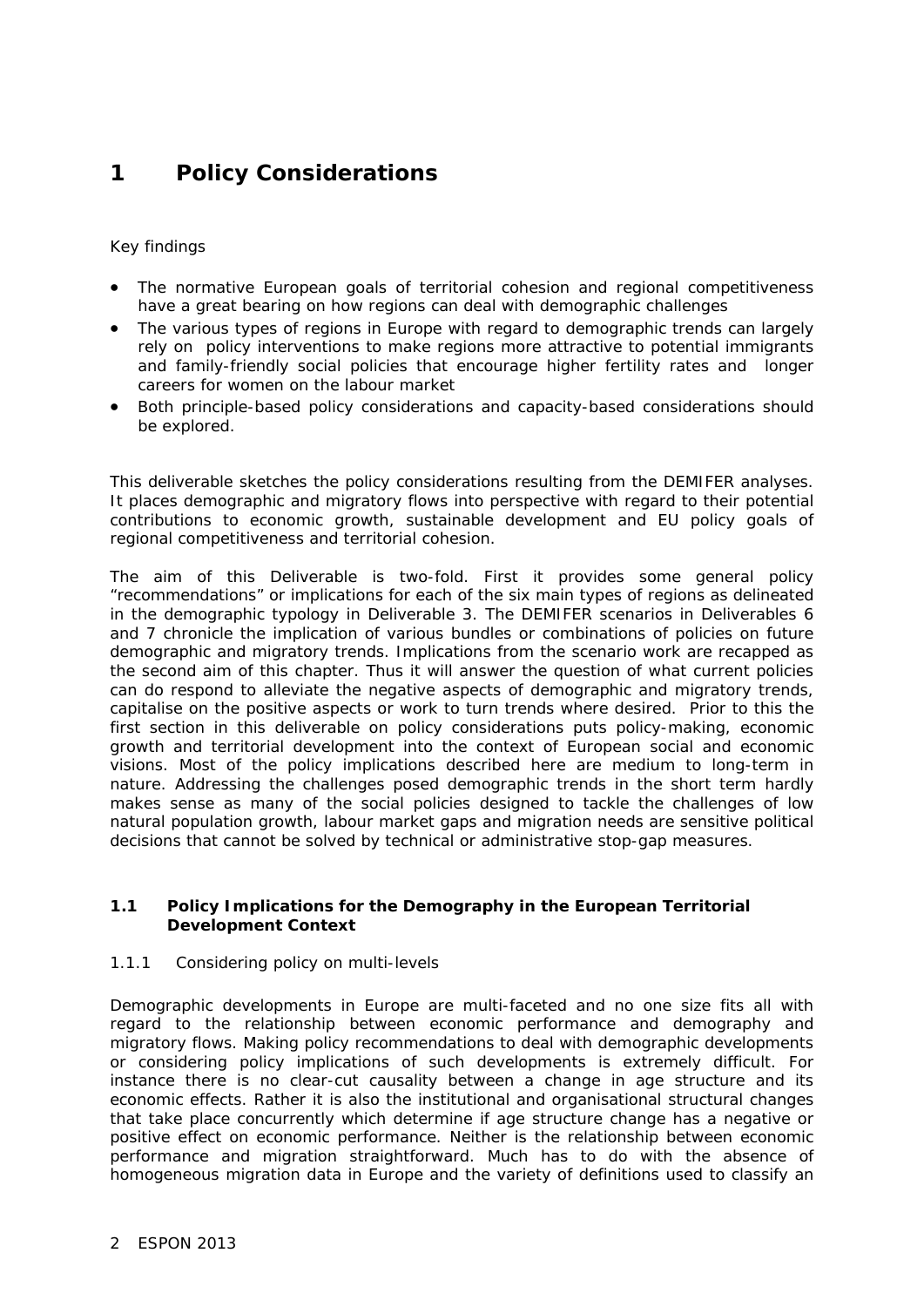immigrant/emigrant. Even rigorous scientific exercises which informed by established theory, such as the DEMIFER policy scenarios elaborated in Deliverables 6 and 7, cannot make definite statements about the impact of various bundles of policies on demographic and migratory trends. The scenarios, however, are important intellectual devices for thinking about alternative futures.

Thus considerations for policy should also be made in accordance with the territorial diversity of the ESPON space and with consideration to scale, or the level on which policy is most viable. The multi-level, intersectoral nature of various policy options can give rise to both synergistic policies as well as conflicting policy goals. In the ESPON 2006 programme the ESPON project on Enlargement of the European Union (ESPON 1.1.3) discussed the idea of policy combinations to describe the processes of coordinating coherent combinations of policies as a way to bridge the gap between policies oriented towards competitiveness of the European territory and cohesion of the territory at all levels. These *principle-based* (goal oriented, normative or top-down) policy combinations as well as capacity-based (action oriented or bottom-up) were delineated (ESPON 1.1.3 final report 2006, Persson and Van Well 2005). Principle based combinations strive to achieve concrete sector-driven measures with a focus on the substance of what is to be achieved. Capacity-based combinations are also goal-seeking, but provide organisation, or governance aspects of policymaking as tools to meet goals.

Both of these types of policy combinations can address the goals of regional competitiveness and territorial cohesion, but principle-based orientations tend to be more focused on achieving regional competitiveness through market-based mechanisms and structural measures while capacity-based orientations often rely on cohesion-based policies that stress the social capacity and institutional learning aspects. These two orientations can thus be useful in patterning the different types of implications of the DEMIFER conclusions. As such they mirror to some extent the "Distribution-Fairness" dimension of the policy scenarios that represent policy bundles that are either socially oriented or market oriented.

#### *1.1.2 European territorial development debate and demographic considerations*

The European territorial development debate is framed within several seminal strategies and agendas to achieve regional competitiveness and territorial cohesion. These include the Lisbon Strategy, the Territorial Agenda, the Commission's Green Paper on Territorial Cohesion and most recently the Europe 2020 discussions for smart, sustainable and inclusive growth. The European policy territorial debate, while not specifically assuming that demographic changes result in altered economic performance, does repeatedly discuss how demographic changes (at least at the regional level - NUTS2) hinder development. Thus demographic and migratory developments are discussed within these broad policy contexts as challenges to be overcome.

The European territorial development debate is framed within several seminal strategies and agendas to achieve regional competitiveness and territorial cohesion. These include the Lisbon Strategy, the Territorial Agenda, the Commission's Green Paper on Territorial Cohesion and most recently the Europe 2020 discussions. The European policy territorial debate, while not specifically assuming that demographic changes result in altered economic performance, does repeatedly discuss how demographic changes (at least at the regional level - NUTS2) hinder development. Thus demographic and migratory developments are discussed within these broad policy contexts as challenges to be overcome.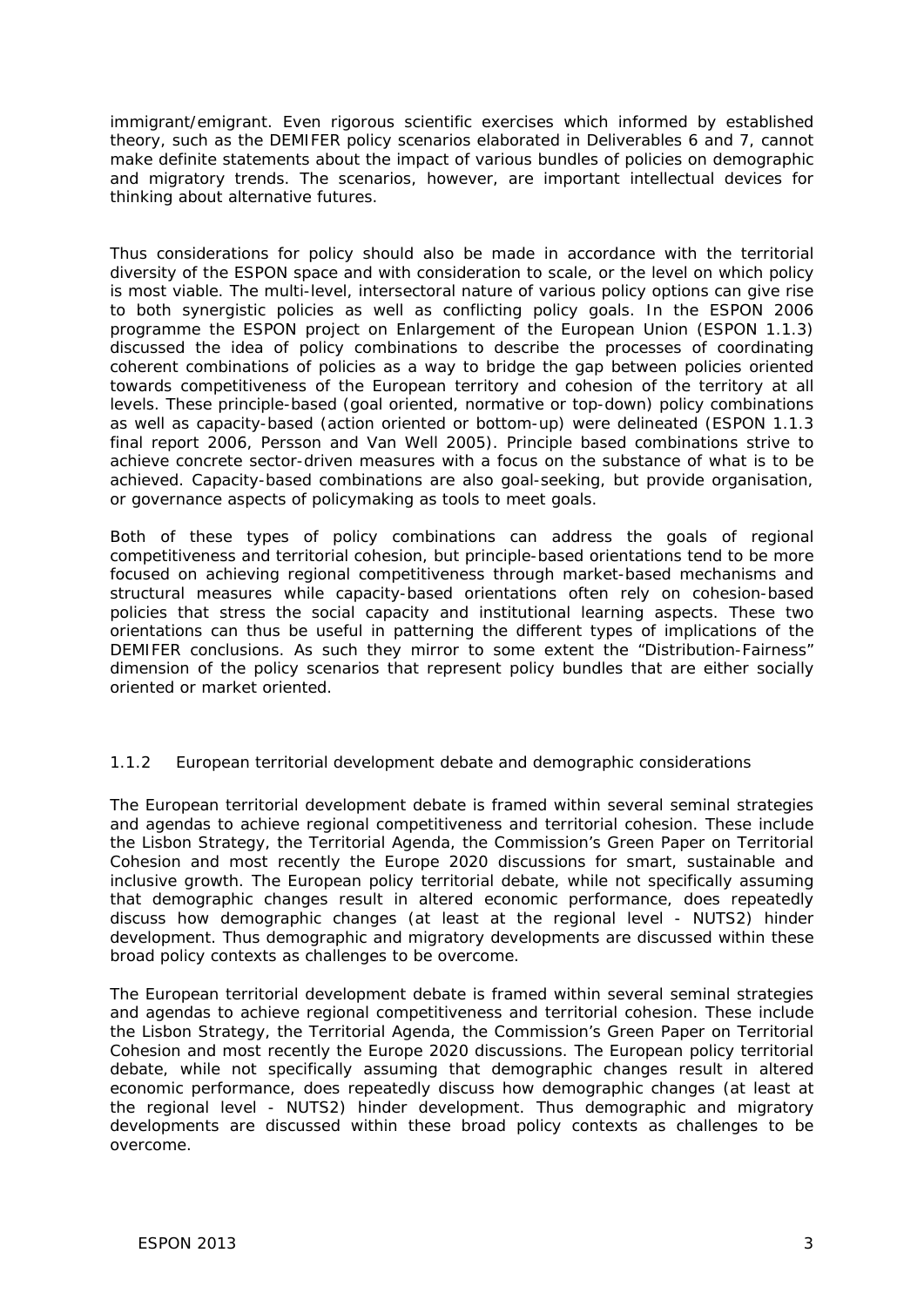The **Lisbon Agenda** from 2000 and the renewed Lisbon strategy from 2005 focus on growth and the provision of jobs to ensure that Europe becomes a more attractive place to invest and work, that growth is knowledge-driven and innovative and that not only more, but better jobs are created (COM 2005:24). Demography and migration are particularly implied in the goal of creating more and better jobs. The Lisbon strategy encourages member states to increase efforts to boost employment levels, especially those of young people and the provide incentives for ageing population to remain in work. The Lisbon Agenda recognises that social policies such as affordable child care are vital to induce young men and especially women to stay on the labour force, even during their child-bearing years and that pension and health care schemes play a role in retaining older workers in the workforce. It also recommends a well-developed approach to legal migration and mobility of the workforce to help avoid shortages of specific skills and a potential mismatch of supply and demand in various labour market segments. The Renewed Social Agenda of the EU (COM 2008) also complements the Lisbon Agenda with its focus on social policies as a tool to help respond to demographic changes, such as meeting the needs of an ageing population or fighting discrimination on the labour force. In the same vein the Third Annual Report on Migration and Integration (2007) makes reference to the key role that integrating immigrants into the labour market plays in helping to attain the Lisbon targets.

The **Territorial Agenda of the European Union** (2007) is a normative document, building upon the European Development Perspective (ESDP) and highlighting Europe's territorial and cultural diversity. It outlines six priority areas for spatial development measures: 1) strengthening polycentric development and innovation via city and regional networking, 2) New forms of urban-rural governance and partnerships, 3) promotion of regional clusters of competition and innovation, 4) strengthening the trans-European networks, 5) promoting trans-European risk management, including the impacts of climate change, and 6) strengthening ecological and cultural resources as assets in development. The key challenges to be overcome are regional disparities at EU and national level; especially highlighted are those regions with special geographic challenges such as peripheral location and those facing demographic change such as decline in natural population growth, shrinking labour markets or ageing.

The **Green Paper on Territorial Cohesion** (2008) forwards the territorial perspective on economic and social cohesion as it propounds to deepen the understanding of the concept of territorial cohesion. Specifically the focus is on settlement patterns across Europe - regional concentration, connectivity and cooperation of regions. Regions with special development challenges due to their geographical features are pointed out. These include sparsely populated, mountain and island regions as well as coastal regions, regions which are impacted by demographic change to a greater degree than other types of regions. While the Green Paper on Territorial Cohesion points out territorial challenges across Europe the recommendations it gives for addressing these challenges are crouched in coordination with other EU policies such as transport, environmental and energy policy and in the CAP and in new types of partnerships for territorial development.

**Europe 2020** (2010) is a European vision for "smart, sustainable and inclusive growth". AS such the strategy is not solely directed towards territorial matters, but addresses a broader array of challenges to the EU brought about by the current financial crisis but also long-terms trends such as globalisation, pressure on resources and an ageing society. Five interrelated targets to be reached by 2020 are enumerated: 1) 75% of the population aged 20-64 in employment, 3% of the EU GDP invested in R&D, 3) the "20/20/20" climate/energy goals should be met, 4) early school leavers should be under 10% and at least 40% of the youngsters should have a tertiary degree, and 5) 20 million less people should be at risk of poverty. These are to be implemented by seven flagship initiatives including greater digitalisation, switch to a low carbon economy, support so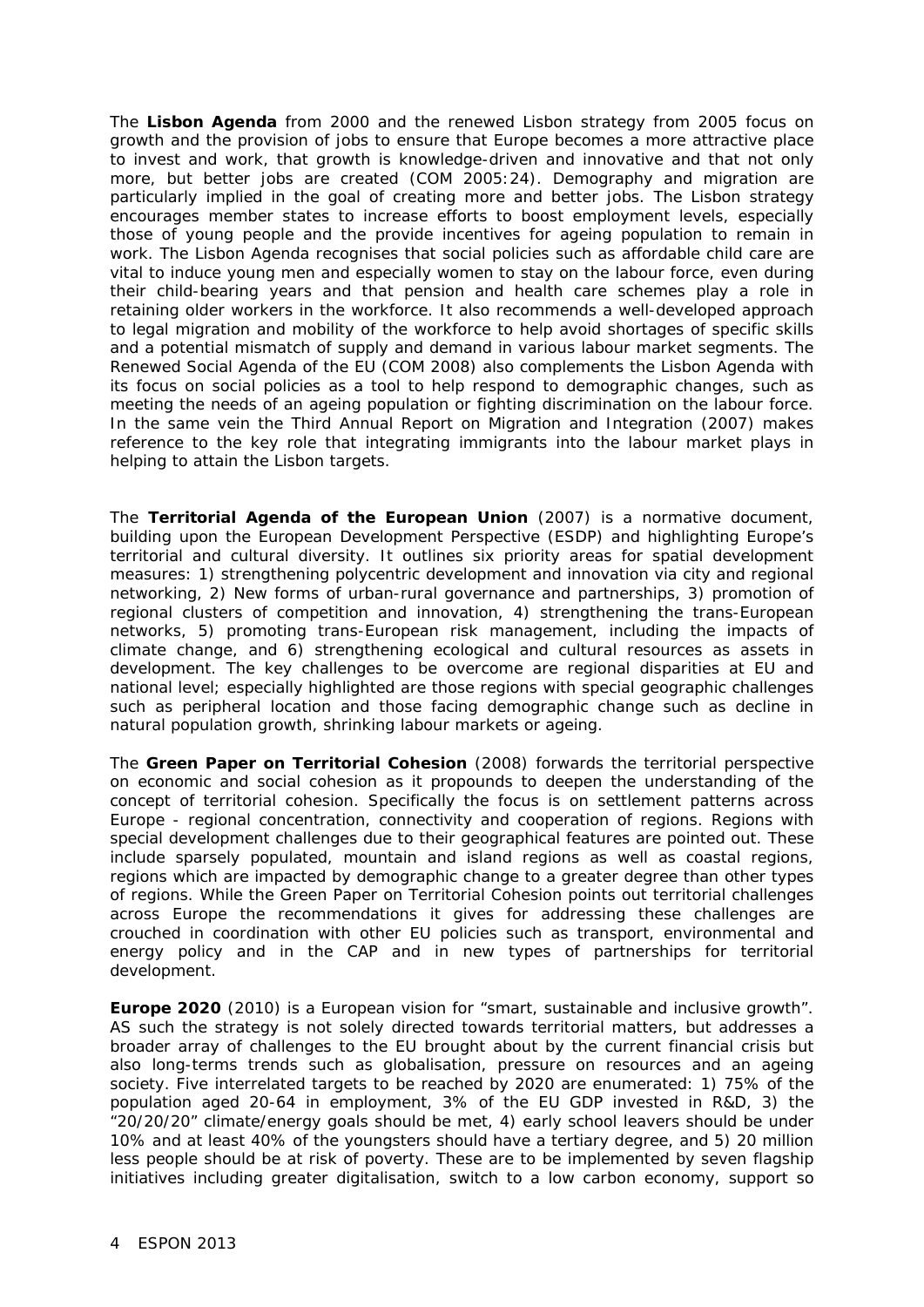that businesses and industries can compete globally, capacity building for new skills to increase labour participation and a fight against poverty and social exclusion.

Demographic concerns are highlighted in the vision as a reason why structural weaknesses in Europe have been exposed: Ageing and reduced labour market participation of older workers (55-64) and shrinking populations. This all puts an obvious strain on European welfare systems.

#### **1.2 Typology of Demographic Status and policy implications**

Thee DEMIFER typologies in chapter 3 were based on current data (2005) and reflect the present, short-term trend of ESPON. They thus depict a snapshot of demographic, labour market and migratory developments in a generalised fashion. One of the values that spatial typologies provide is that they help to suggest what types of policy interventions are most applicable to a set of regions. Thus typologies help to design and prioritise policy measures to cope with the challenges and potentials in Europe. This in turn helps provide the basis for intervention developments for improving European competitiveness and cohesion

#### *1.2.1 Retaining favourable trends*

The **Euro Standard type** of region has a fairly positive population development and an age structure predominantly focused on the age group 35-55 years. The total fertility rate is above the ESPON average and life expectancy is overall average. The net migration rate into the regions is largely positive, thus contributing to an overall positive population development. Low fertility is not a major problem, although ageing could be.

The **Family Potentials** type has a strong population development, with a good balance between younger and older age groups. Because of high birth rates and moderate inmigration, the share of elderly is below the ESPON average, despite the relatively high life expectancy.

The EU-LFS 2007 data patterns show that the Euro Standard and Family Potentials types have above average GDP-PPP per capita and below average GDP-PPP growth rates. The share of migrants is above average. The education level is high as is labour force participation. Unemployment is below average.

These regions are doing well by both socio-economic and demographic standards. The *principle-based* goal for these regions would then be to retain the favourable trends and focus on competitive regional development and continued pursuance of the Lisbon agenda goals and "smart growth" as advocated by Europe 2020. If greater convergence within the regions is desired, cohesion oriented measures to ensure that intra-regional or urban-rural disparities do not become a problem should also be encouraged. Capacitybased measures such as building of social capital and networks within the INTERREG or LEADER programmes are examples. Particularly projects that that strive towards greater social inclusion such as integrating immigrants, youth and/ or women into local labour markets, would help to ensure a favourable regional development.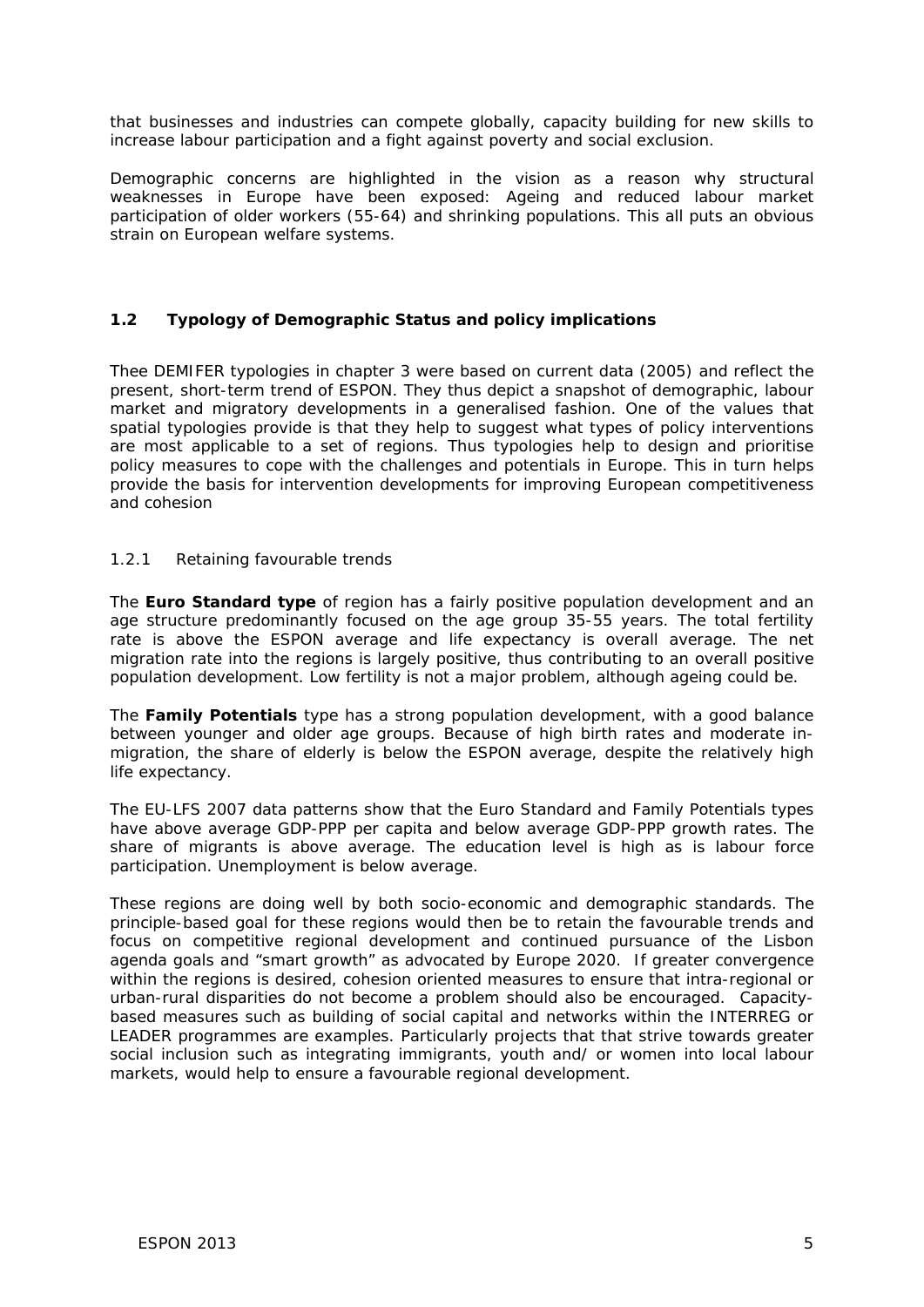#### *1.2.2 Dealing with population decline*

The **Challenge of Labour Force** type of region is characterised by a rather high share of young people, but the challenge is to bring them into the labour force. Despite a large "potential" work force, this type of region is losing population, both through a negative natural population balance and through migration. A low total fertility rate exacerbates the out-migration population decline.

The **Challenge of Decline** type of regions have a negative population development, due both to low total fertility rates and negative net migration. These are some of the "shrinking" regions of Europe. The proportion of older workers (above 55 years) is significantly higher than in the rest of the ESPON space and the share of younger adults (20-39 years) is below average, thus leading to a potential problem in maintaining sufficient workforce to uphold social welfare schemes.

These types of regions are distinctive to many of the EU-12 and the eastern part of Europe, as well as shrinking regions peripheral areas of Scandinavia, Southern Europe and in Germany. In general the GDP-PPP per capita is below average, as are growth rates. The share of migrants as well as labour force participation is also below average. In most of these regions (especially the Challenge of the Labour Force) the share of highly educated people is lower than the ESPON space average.

Many of the regions are lagging behind and population decline may be a major reason for this together with unemployment rates. The peripheral location of these regions in relation to the "Pentagon" may also be a contributing factor. These are the regions that the Territorial Agenda and the Green Paper on Territorial Cohesion specifically point out as challenged for territorial development. Policy goals for these regions will mainly be focused on retaining population and boosting natural population growth, attracting immigrants (both international and non-EU) and increasing opportunities for the labour force. Due to the territorial challenges it is important to coordinate, as the Green Paper on Territorial Cohesion recommends, various *principle-based* EU policies – transport and ICT infrastructure, energy and environmental policy in order to make the regions attractive for industrial location, improve the nearness to markets and increase regional competitiveness.

At the same time *capacity-based* measures are also needed to make the regions attractive places to live and work. Family-friendly policies such as subsidized childcare and generous parental leave (for both mothers and fathers) are expected to help increase fertility rates and keep a large share of women in their fertile years in employment and at the same time providing them with incentives to remain in the region. This is an important precondition in dealing with declining populations, but alone is not sufficient as witnessed by the Swedish and Finnish regions which fall into this category, despite the renowned social welfare systems in these countries. The targets of Europe 2020 are particularly important for these regions and many of the Europe 2020 flagship initiatives are pertinent, especially more digitalisation, energy efficiency initiatives, support so that businesses and industries can compete globally capacity building for new skills to increase labour participation. These types of interventions can help attract migrants from within and without Europe.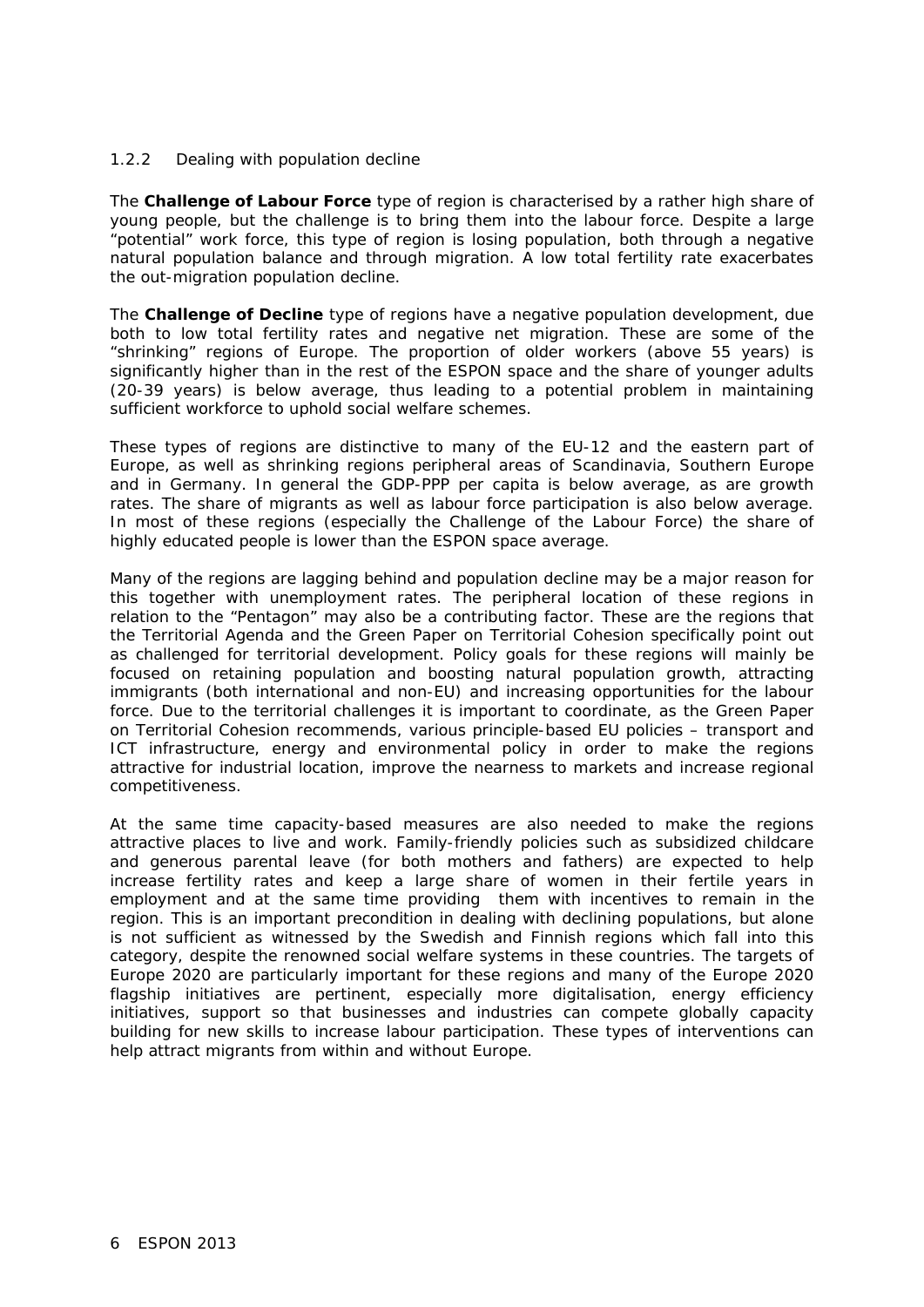#### *1.2.3 Challenging the disparities*

The **Challenge of Ageing** type regions are experiencing positive population development driven by a positive net migration rate, but the proportion of the older age groups is significantly higher than it is in the ESPON space age structure. Life expectancy is high and the share of elderly is significant. Birth rates are low, but migration, especially from non-EU countries can partly mitigate the low fertility and ageing population to some extent. Education levels are low, but so are unemployment rates (although the gender gap is the widest in Europe).

The **Young Potentials** type regions have a young age structure and positive population development due to both national population balance and positive net migration. This is partly due to the strong inflow of migrants from non-EU countries. Disparities in education are apparent in these regions as they have simultaneously a high share of people with tertiary education and a high share with only basic education. There is also a considerable gender gap in labour market participation.

These types of regions are found mainly in the Mediterranean regions, English coastal areas, in the former Cohesion country of Ireland and in some urban enclaves (such as Vienna). They constitute demographic growth regions with above average GDP-PPP per capita and average labour force participation (which does exhibit great gender and educational disparities). In the Young Potential regions the GDP-PPP growth rates are above average, but in the Challenge of Ageing regions they are below average. The unifying factors for these regions are strong net migration gains and population increases. The labour force in these regions is over-represented (relative to the ESPON space average) by fairly low-qualified, low-wage sectors such as agriculture, hotel and restaurants, construction and fishing (the Challenge of Ageing regions). Tourism is an important industry in many of these regions and attracts non-EU immigrants and young people into low-qualified, often seasonal work.

The first challenge that these regions face is orienting their economies towards more Lisbon-flavoured goals, such as the knowledge economy and innovation to create not just more, but *better* jobs in the regions. The second challenge of these types of regions is to ensure sustainable economic, social and development in light of the increasing pressure that the growing population exerts on natural and cultural resources. *Principle-based* policy options could thus be based on achieving sustainable and smart growth, as advocated by the Lisbon Agenda and Europe 2020 in developing synergies between economic growth, high quality job creation, environmental technologies and renewable energy provision – synergies that can be applied in the traditional sectors like agriculture, fishing, tourism and construction. This also meshes well with patterns of how regions in these countries already utilise 2007-2013 Cohesion Policy instruments in light of the Lisbon and Göteborg agendas (Nordregio 2009).

*Capacity-based* policy options in these regions would help to absorb migrant workers into the labour market and aid in their integration into society. This can be done policy interventions at the national level to raise education levels, build capacity for learning new skills, and fight pockets of poverty and social exclusion, as Europe 2020 stresses in its flagship initiatives. Family-friendly policies are also essential in these regions to narrow the gender-gap and reduce disparities. Local and regional level projects within EU programmes such as INTERREG or LEADER can be useful in creating social networks, and learning from experience how to change attitudes, especially for excluded groups in labour market segments (integration or women or immigrants).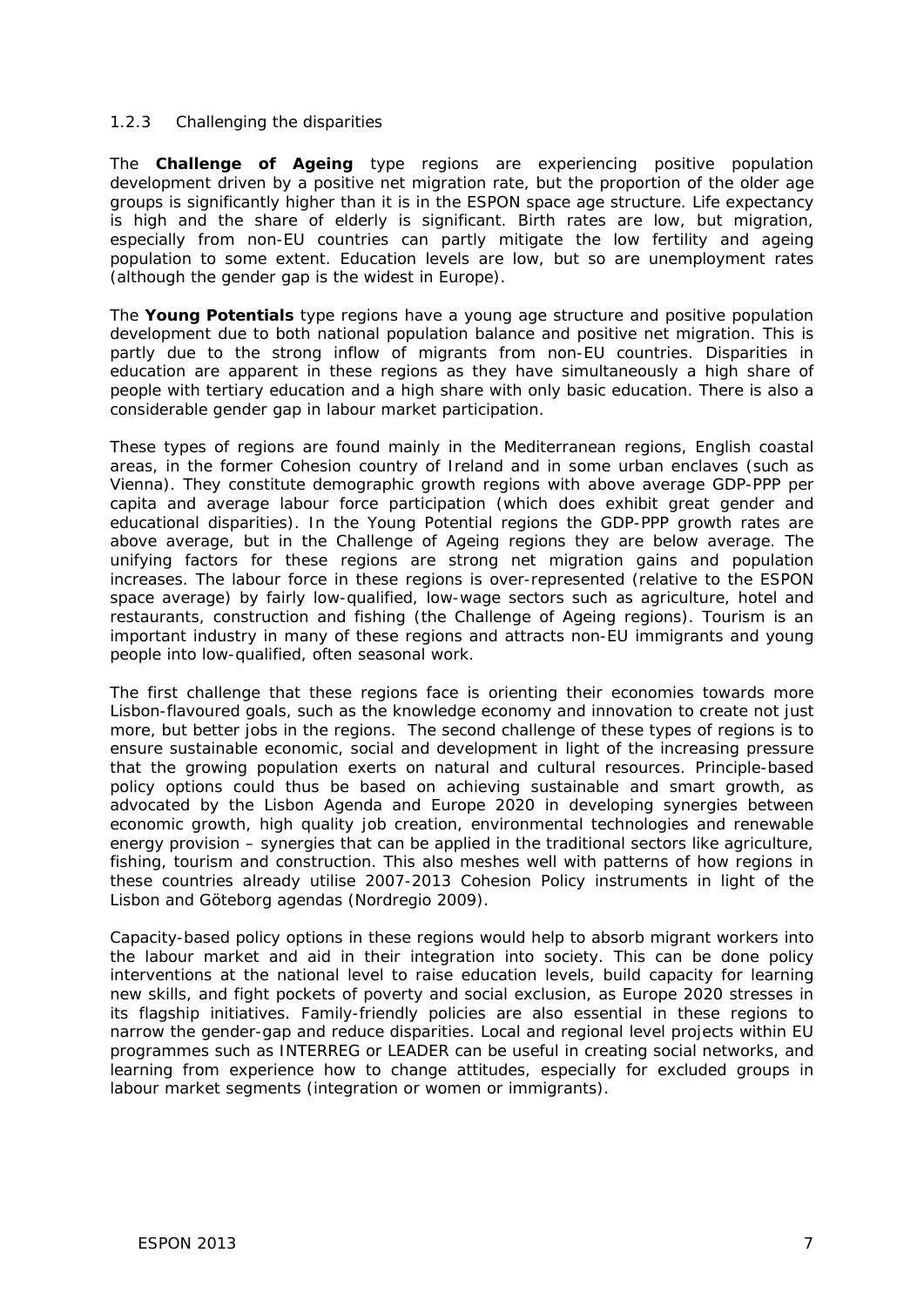#### **1.3 Policy scenario implications**

The scenarios developed within the DEMIFER project use various policy bundles as the basis for different trajectories of demographic and migratory development. The basic hypothesis is that specific policies relating directly to health, family and migration incentives and barriers, as well as social and welfare policies will have significant impacts on demographic behaviour, at least in the short-term. However as the scenarios warn, it is difficult to be precise about the impacts of a set of policies on demography, as there may be other context-specific variables that intervene in the meantime.

The overall framework for policy choices are depicted on two axes: Economy/Environment where the strategic choices in Europe are either based on sluggish growth that is linked to the existing resource base and current patterns of energy use, or growth that is de-coupled from the use of environmental assets, and has solved the coming energy needs in an innovative and sustainable way. The other strategic choice of policies is made by focusing on either European competitiveness driven largely by market forces, or territorial cohesion driven to a greater degree by social equity concerns. The four scenarios resulting from the combination of these concerns are *Growing Social Europe* (successful economy-environment policies; effective cohesion policies), *Expanding Market Europe* (successful economy-environment policies; policies favouring successful regions that neglect the also-ran regions), *Limited Social Europe* (unsuccessful economy-environment policies; effective cohesion policies) and *Challenged Market Europe* (unsuccessful economy-environment policies; policies favouring successful regions that neglect the also-ran regions). These four policy scenarios show what may be expected to happen if certain policy combinations are followed within the drivers of mortality, fertility, migration and labour markets.

#### *1.3.1 Policy scenario implications for mortality*

Scenario results for mortality for the SMR for the Challenged Market Europe scenario display very large disparities between disadvantaged regions in the East and the longevity advantaged regions in the west and north. The disparities are less pronounced in the Growing Social Europe scenario, the Limited Social Europe Scenario and somewhat in the Expanding Market Scenario. In this regard mortality rates may be more influenced by cohesion policy interventions than by market-oriented growth interventions. Yet in addition to changing trends in mortality through better healthcare etc, it is also important to be able to meet the challenges of an ageing population and this could better be achieved through a focus on cost-effective growth in the Growing Social Europe and the Expanding Market Europe scenarios.

#### *1.3.2 Policy scenario implications for fertility*

According to the scenarios, fertility rates will be highest in the Expanding Market Europe scenario, even higher than in the Growing Social Europe scenario as might be expected, This is because in the Expanding Market Europe there are pockets of regions with very high total fertility rates in the Northern and Western European countries and very low fertility rates in the southern, central and eastern regions. Within the Growing Social Europe scenario these disparities narrow, making it, from a European point of view, vital to pursue family-friendly social welfare policies that boost fertility rates in the Northern countries, also in other parts of Europe.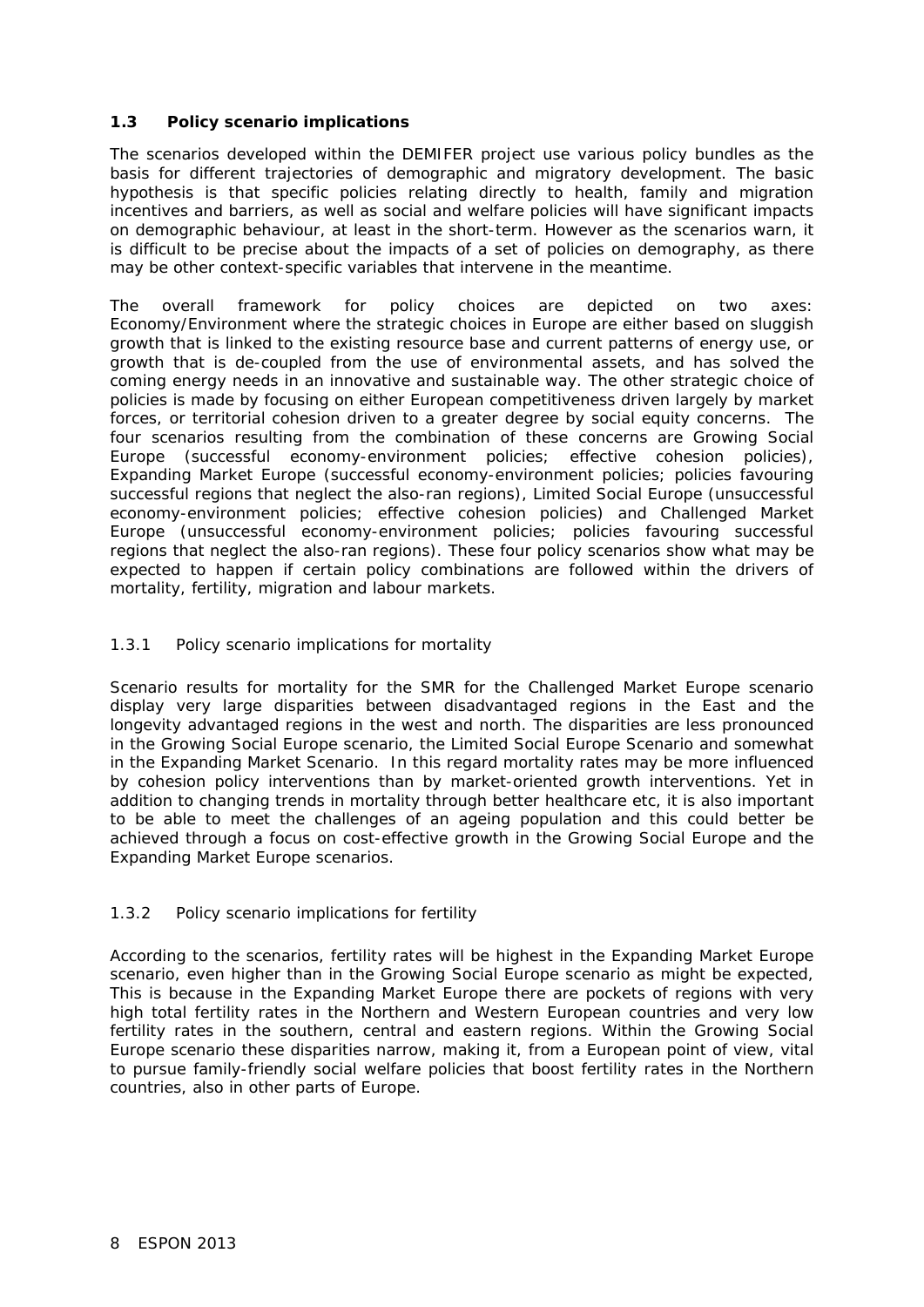#### *1.3.3 Policy scenario implications for migration*

The policy scenarios show fairly little difference in internal migration (at least as calculated as destination attractiveness ration, DAR) between the four scenarios. Also the evidence for many European countries suggests stability in the internal migration system: the same regions continue to be attractive and the same regions continue to be unattractive for decades and European internal migration levels are fairly low compared with North America or Australian where migration is much more responsive to regional economic change.

International migration scenarios indicate that total migration is moderate in the Growing Social Europe and Challenged Market Europe, high in the Expanding Market Europe scenario and low in the Limited Social Europe scenario. Thus if high economic growth in certain areas of Europe is not checked by territorial cohesion policies the result may be greater movement of job seekers from lagging regions of Europe into the already affluent regions. If the goal is to retain people and workers in countries with higher emigration rates, such as the Eastern European countries, then territorial cohesion considerations, as expounded in the Territorial agenda are appropriate.

Extra-European migration will become increasingly important help deal with the ageing population of the European space. In the Expanding Market Europe scenario extra-European immigration is expected to be very high, especially in major cities such as Madrid or Paris. This pattern is also seen, although not quite as strong in the Growing Social Europe scenario and is faintest in the Limited Social Europe scenario. While a great influx off extra-European Immigration will help many regions address demographic and labour market challenges, it will also require social policies to integrate a large group of immigrants into society as well as greater inter-state coordination in immigration policy.

#### *1.3.4 Policy scenario implications for the labour market*

A shrinking labour force will be a problem for many regions in the future, but this will affect fewer regions under the Expanding Market Europe scenario and to a slightly lesser extent the Growing Social Europe scenario more than in the other scenarios. Thus the labour market is expected to be much more vital in more regions of Europe under a general policy scenario axis where resources are used in such a sustainable and costefficient manner that the post-carbon economy as a whole continues to grow. Thus pursuing policies that can help implement the Lisbon agenda and the sustainable development strategy will have positive implications on labour market dynamics.

#### **1.4 Conclusions**

Results from developing a typology for demography and policy scenarios within the DEMIFER project show that there is a complex interrelationship between implications of one policy and another and that policy makers may be required to make difficult tradeoffs between goals. The scenarios indicate that demographic developments may be highly influenced by strategic, normative policy decisions such whether to pursue a competitive-oriented policy or a cohesion-oriented policy. Demographic developments are also influenced by the long-term growth rates in the economy and therefore expanding but sustainable growth will generally be better attuned to dealing with demographic problems than sluggish growth fuelled by a carbon and traditional energy sources.